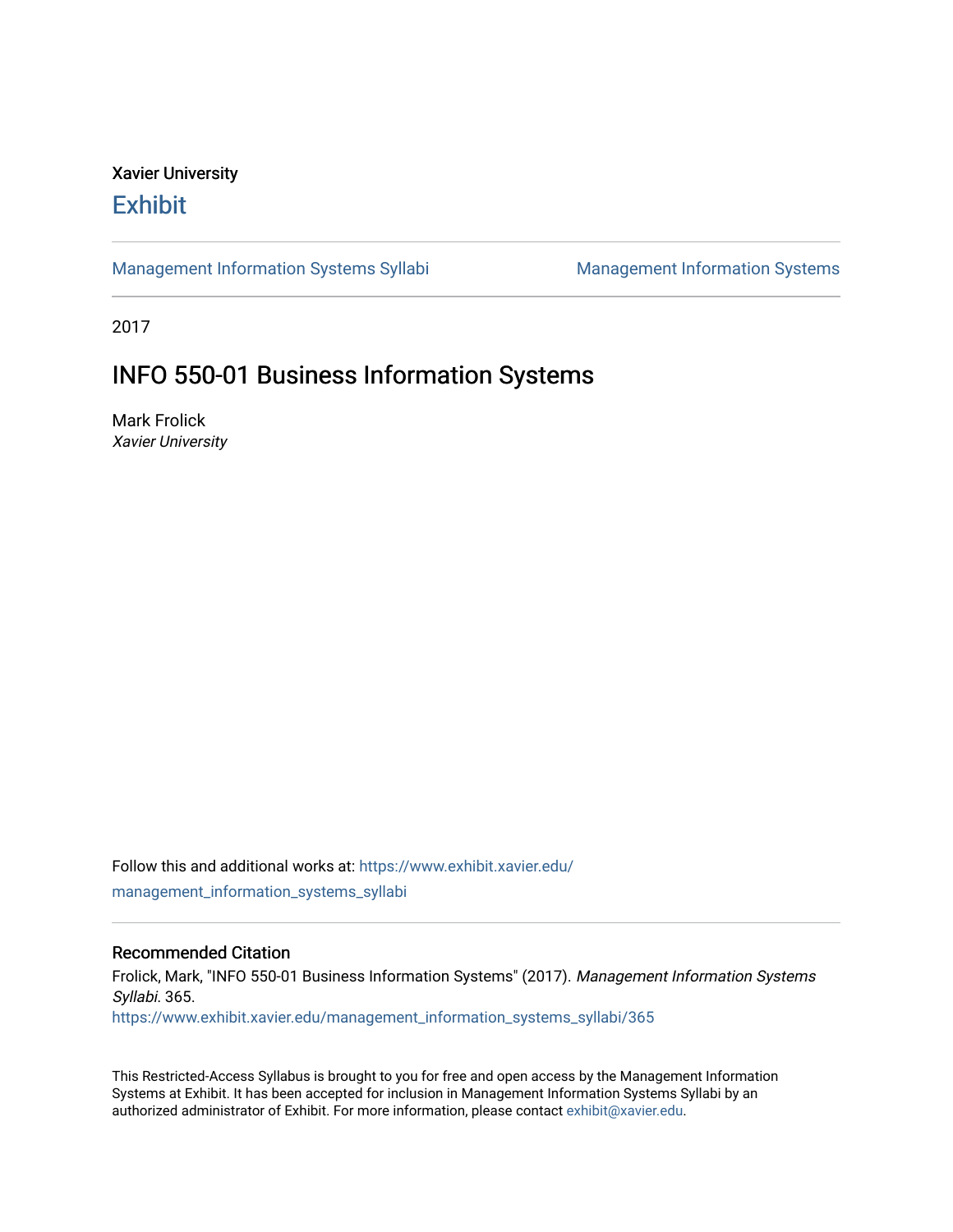# **Business Information Systems INFO 550 Fall 2017**

Instructor: Dr. Mark N. Frolick Office: 202 Smith Hall

Office Hours: 4:00pm – 6:00pm day of class meeting & by appointment Contact Information: [frolick@xavier.edu](mailto:frolick@xavier.edu) (by far the best way to reach me)

# **Mission of the Williams College of Business at Xavier University**

"We educate students of business, enabling them to improve organizations and society, consistent with the Jesuit tradition"

# **Williams College of Business Goals and Objectives**

This Course reinforces the following learning goals:

- Strategic Thinking and Leadership MBA students will formulate business strategies utilizing their understanding of the key functional areas of business
- Ethical and Social Responsibility WCB MBAs are able to foster an ethical climate in their roles and responsibilities in business and society
- Critical Thinking WCB MBAs are able to clarify problems, generate and evaluate alternatives using appropriate analytical and quantitative techniques and draw conclusions.

#### **Course Description**

Modern business processes must make efficient use of resources, be effective in meeting growing customer demands and be readily adaptable to changes in the environment. This class is designed to provide managers with the tools needed to improve the vital functions of information gathering, processing and sharing. The focus is on the application of IT to automate, streamline, reengineer and integrate business processes. A significant portion of this class is devoted to managerial decision-making and case studies as well as an applied project.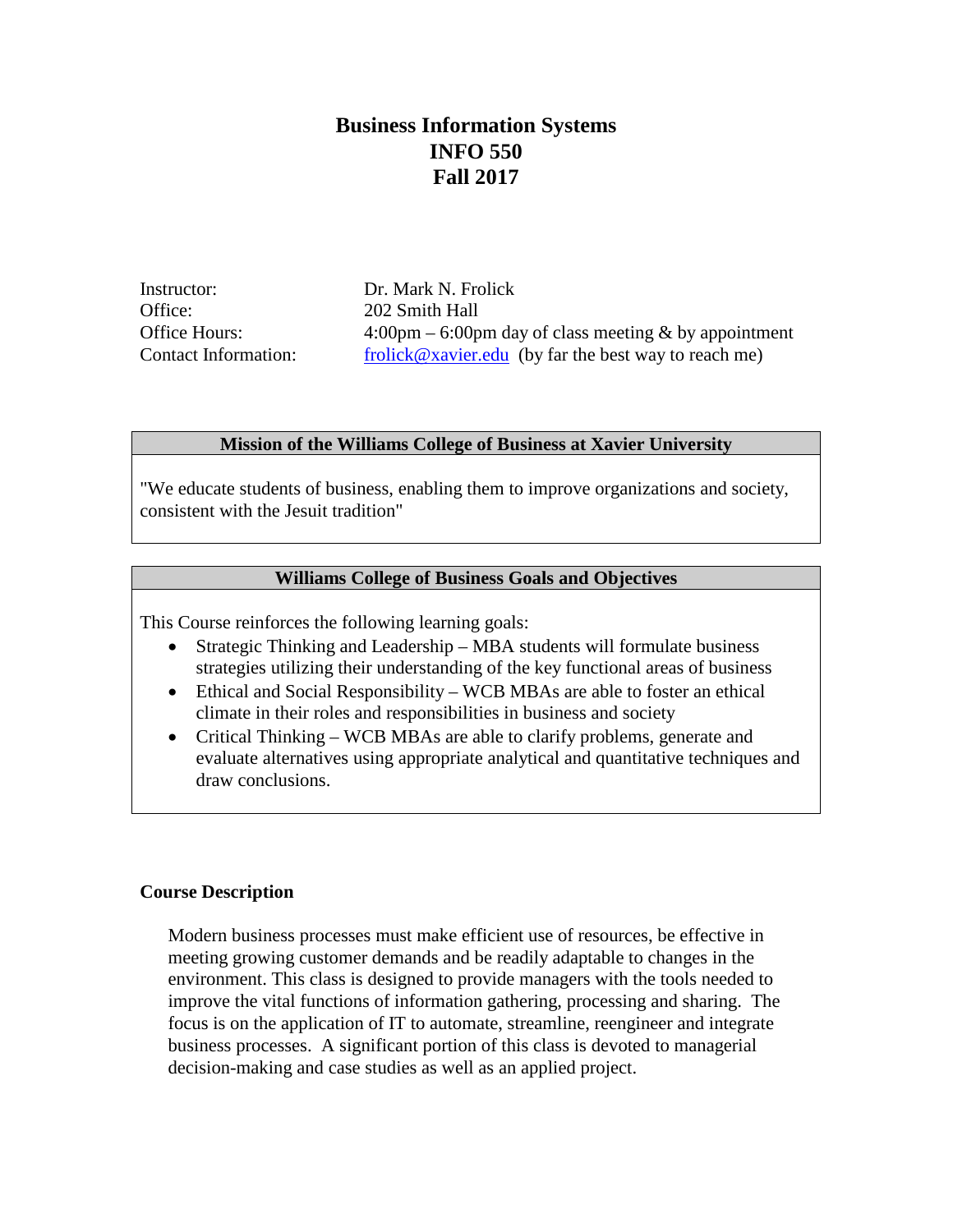Because this course explores foundational business processes and information systems, it is highly integrative and will link closely to the other courses in the MBA program:

- $\triangleright$  Implementing information systems requires addressing thorny ethical and legal issues such as protection of intellectual property, security of corporate information from competitors, and privacy of sensitive employee information.
- $\triangleright$  Because the majority of businesses now rely heavily on information systems for their accounting and management control processes, you will see many synergies with this course as well as with finance.
- $\triangleright$  And the very behavior of managers and employees within an organization influences, and is influenced by, its information systems: installing an IS changes the associated business processes, changes the flow of crucial information, and therefore changes incentives, the decision-making hierarchy, and the power structure.
- $\triangleright$  Quantitative and strategic analysis are largely enabled by the business processes and systems explored in this class.

This course will provide a bridge to topics in future courses as well, since marketing functions and economic analysis rely heavily on information systems applications. Many organizations are spending huge sums on enterprise-wide information systems that integrate most business functions.

We'll learn about these topics through readings, cases, class discussions, and an indepth team project. The breadth and complexity of topics covered in this course makes it very challenging. However, all business managers in the 21<sup>st</sup> century must be literate with the technology, its application, implementation and use in the business environment.

# **Primary Course Objectives**

- $\triangleright$  Become familiar with the wide range of business processes that must be effectively managed for success.
- $\triangleright$  Understand the many types of information systems supporting business processes, and the specific ways they can improve responsiveness and productivity for particular processes.
- $\triangleright$  Understand the potential pitfalls of information systems in both application and implementation.
- $\triangleright$  Understand how information systems influence business functions such as accounting, finance, marketing, human resources, manufacturing, as well as the structure of organizations and the behavior of employees.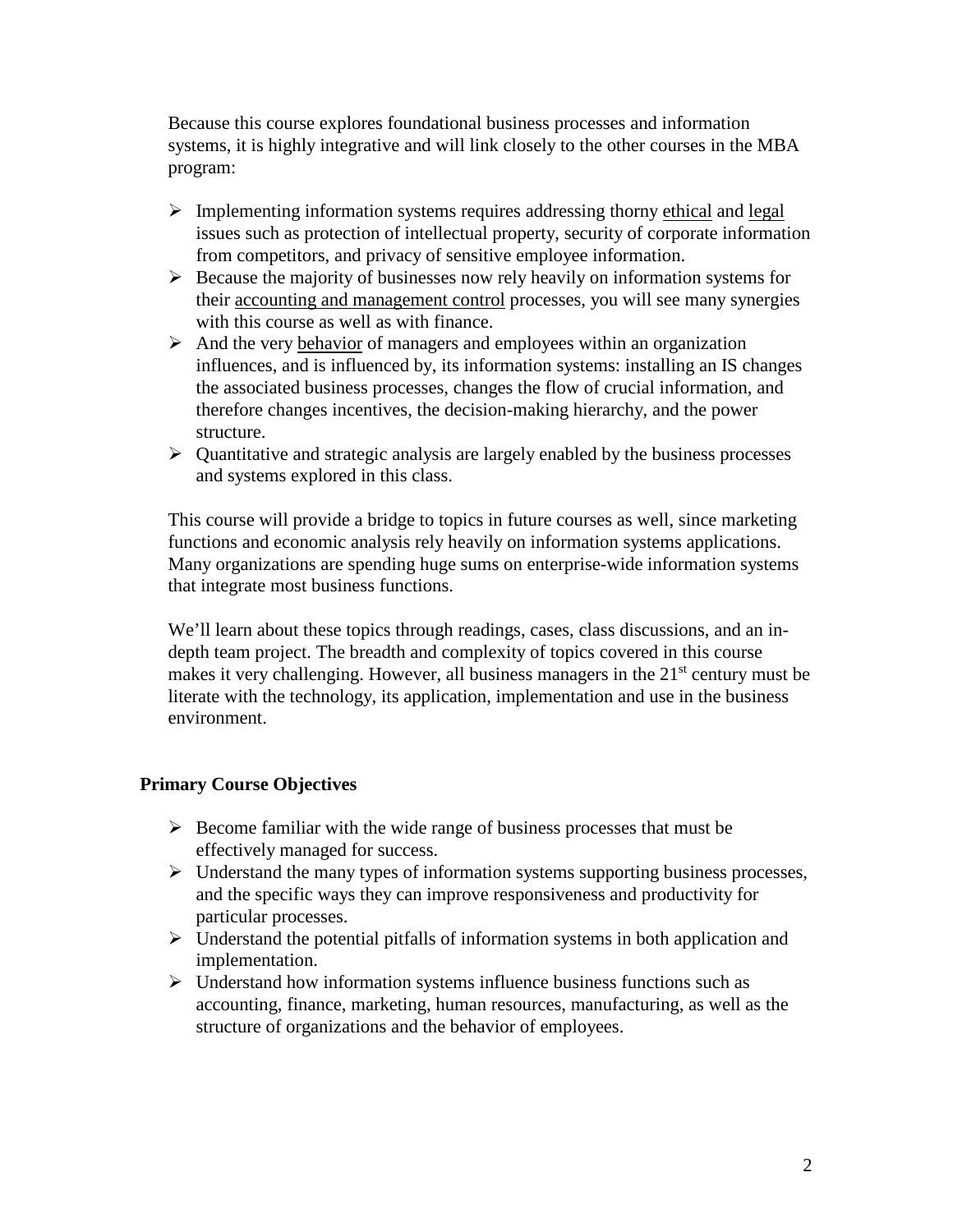# **Texts and Course Materials**

# **Required Texts:**

- Rainer, Kelly, Hugh J. Watson, and Brad Prince. "Management Information Systems," 4/E. Wiley 2017
	- o [http://www.wiley.com/WileyCDA/WileyTitle/productCd-](http://www.wiley.com/WileyCDA/WileyTitle/productCd-1119321093.html)[1119321093.html](http://www.wiley.com/WileyCDA/WileyTitle/productCd-1119321093.html)
	- o Available in paperback or E-Book (Your choice)
- Harvard Cases can be found at:

<http://cb.hbsp.harvard.edu/cbmp/access/63155858>

I have created a course area on the Harvard Business Online website where you can order the required materials for this course.

If you have not registered with Harvard Business Online, you will be required to do so. This URL will provide you with a list of required materials for use in this course. The products are listed at the bottom of this email.

Note that the products' format may differ; some may require that a hardcopy be shipped to you via air mail. The downloaded course materials are encrypted using SealedMedia. Use the following link to download the plug-in. <http://download.sealedmedia.com/unsealer/index.asp>

You will have immediate access to the materials upon placing your order, for subsequent access, you must login to [http://harvardbusinessonline.org](http://harvardbusinessonline.org/)

I hope you find this a convenient way to access your course materials.

For technical assistance, please view the [Quick Tips](http://extranet.hbsp.harvard.edu/pdfrecovery/CPTips.htm) section or contact Harvard Business School Publishing at 1-800-810-8858 or 617-783-7700. They are open 8am-6pm Eastern Standard Time. They can also be reached at [techhelp@hbsp.harvard.edu.](mailto:techhelp@hbsp.harvard.edu) Please do not contact your instructor with download issues. Harvard Business School Publishing is in charge of this.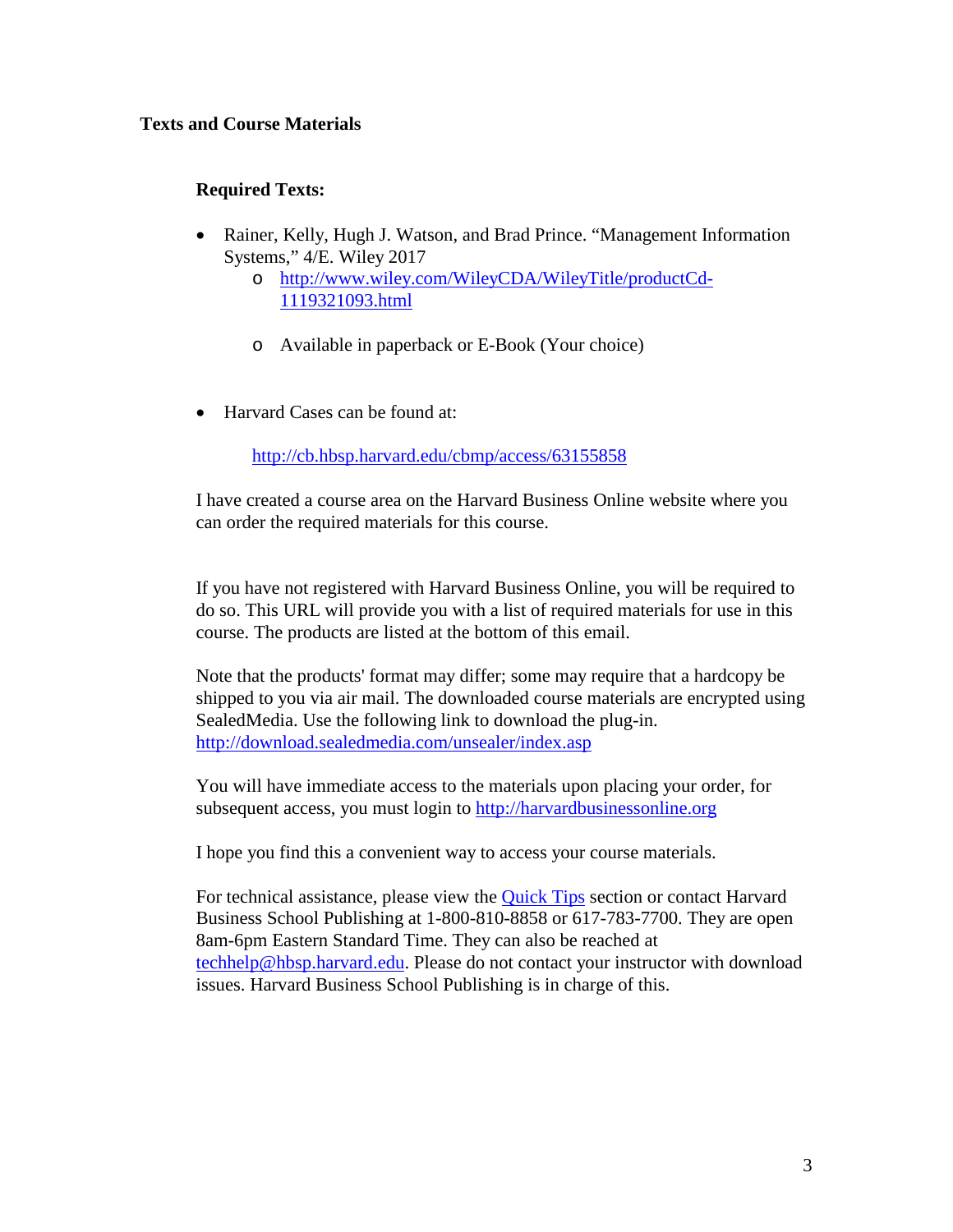# **Grading**

Students will demonstrate their understanding of and competency in course topics through class participation, cases, a research project and research paper. The final grade will be calculated as follows:

| Case Presentations / Contribution to class | 33%                   |
|--------------------------------------------|-----------------------|
| Individual Research Paper                  | $33\%$ (Due –Week 14) |
| Group Research Project                     | 33%                   |

Failure to complete any of these deliverables will result in either a grade of incomplete (see university catalog for when this is appropriate) or a fail. A brief description of these assignments is given below; we will discuss them further in class together.

| <b>Letter Grade</b> |
|---------------------|
|                     |
| A                   |
| $A-$                |
| $B+$                |
| B                   |
| $B -$               |
| $C+$                |
| C                   |
| $C-$                |
| D                   |
| F                   |
|                     |

#### **In-class Participation**

Your participation in the classroom should demonstrate a strong knowledge of the assigned readings and activities. The instructors will evaluate your ability to synthesize, apply, and extend readings and professional experiences during class discussions and activities. Please focus on *quality, not quantity* of participation.

Some of the instructor expectations include:

 $\triangleright$  You are prepared for every class by reading all of the assigned material. You can demonstrate this preparation by referring to reading details in your in-class comments.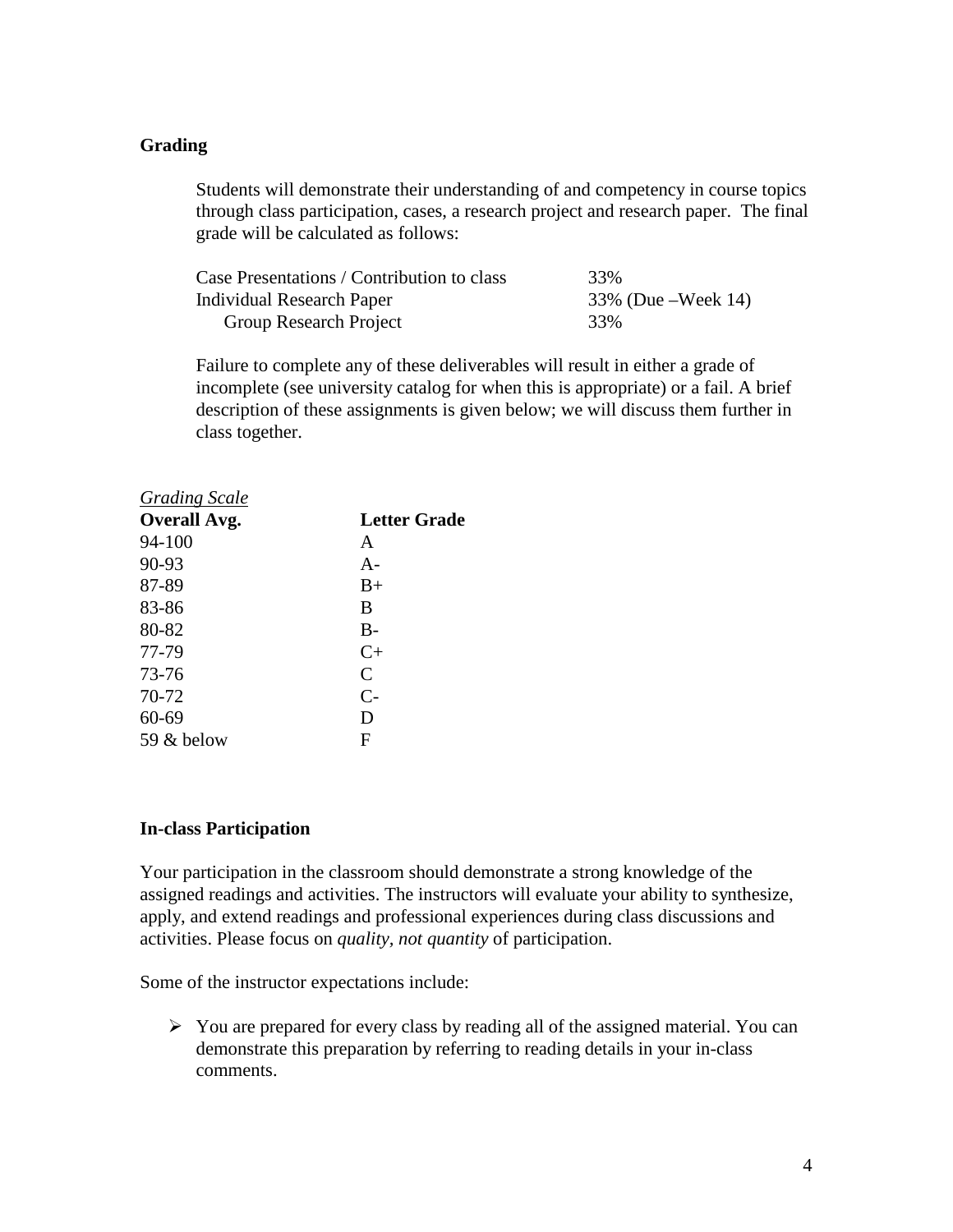- $\triangleright$  You are prepared for class by thinking about discussion questions prior to class. You can demonstrate this preparation by providing thoughtful answers to the questions during class discussion.
- $\triangleright$  You will talk each class, regardless of the number of the students in the classroom.
- $\triangleright$  You will demonstrate the ability to extend and apply class materials by sharing work experiences and outside readings that are applicable and add value.
- $\triangleright$  Absolutely no computer usage during lectures, article discussion or case discussions. No exceptions! Failure to observe this rule will result in a participation grade of zero for that class period.

# **Course Structure**

The class will begin each week with a lecture to level set the week's material. This will help ensure that we will all be using the same nomenclature for the week's discussion.

The lecture will be followed with select article presentations/discussions. Students will be selected at random to lead article and note discussions.

The professor realizes that with the busy schedules that most students have, getting together outside of normal class hours is often difficult. As such, once the article and case discussion have been completed, groups will be placed into breakout sessions to work on their group projects. This time is allotted for working on projects and should not be construed as class being let out early. The professor will be available during this period to offer guidance and answer any group questions. During this time, the professor will also be available to help with students individual research papers.

This Week in Technology – Twitter Feed - @MarkFrolick

## **Case Presentations:**

Students must thoroughly analyze each case and article prior to class in order to ensure a rich and fruitful discussion. To that end, each student is to prepare a typed, detailed case analysis which should include a cover page with your full name, case name, and email address. The cover page to be used for your cases can be found on the last page of this syllabus.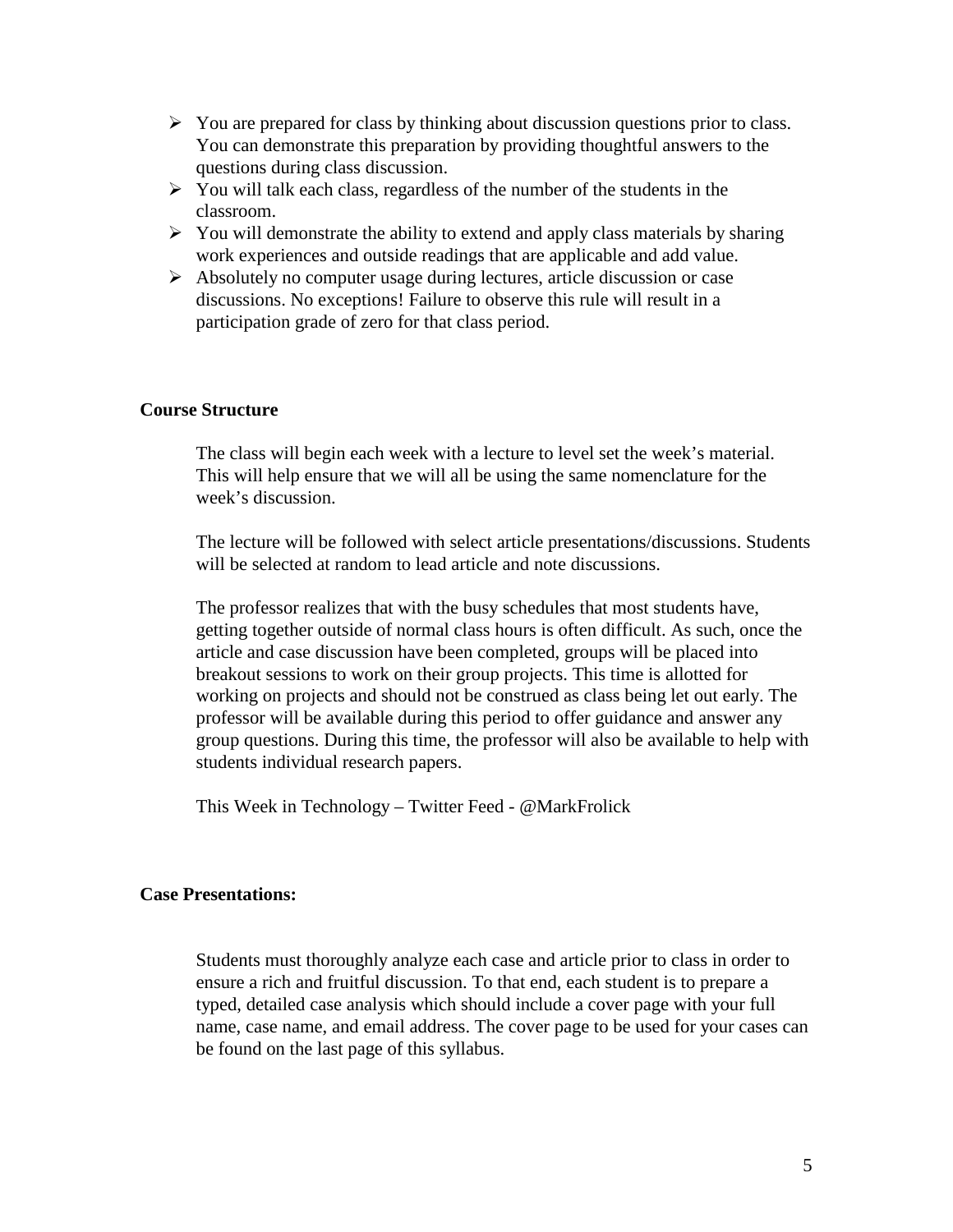This document is to be done for the cases only, not the articles. The document should be printed single-sided and no longer than 2 pages. These will be collected at the end of class – hard copy only. Write-up's should have a single staple in the upper left corner. Unstapled case write-up's will not be accepted as pages are too easy to loose.

The case write-up will constitute 50% of your weekly grade. The other 50% will come from your weekly participation in the case discussions. Students must participate in the weekly case discussion in order to receive credit for that portion of their grade. **Note: Each student is required to do a write-up for each case.**

One should realize that in order to properly prepare a case analysis, one should obtain industry and company data from sources outside the case as it relates to what has happen since the case was written.

Teams will be asked to volunteer to lead each case discussion. The discussion should include a case overview. Each of the case evaluation issues should be discussed in detail.

**Important note regarding course material publication dates:** Students often comment that a few of the cases for this course are several years old. That is by design. I work with Harvard Business School Publishing each year to ensure that the best material is used for each course topic. These are the same cases used in the MBA program at the Harvard Business School. These are what Harvard calls 'Premier Cases.' The HBS faculty voted these 'Premier Cases' as 'the best' cases for a particular topic.

Some of the cases and articles that most importantly articulate critical issues in the MIS field are as true today as they were when they were first published. While there may be a newer case or article that describes a subject, these articles are often just re-written from the original article. I prefer to select materials for the course that 'best' articulate an important issue regardless of publication date. You would not begin reading a book from the middle because you would miss what led up to that point. The same is true for many foundation articles. They are akin to the early chapters of a book. They form a basis for topic understanding. A famous faculty member at the Harvard Business School articulated this issue best when he said "no one ever complained about the relevance of the bible because it was dated!"

**Study groups are strongly recommended.**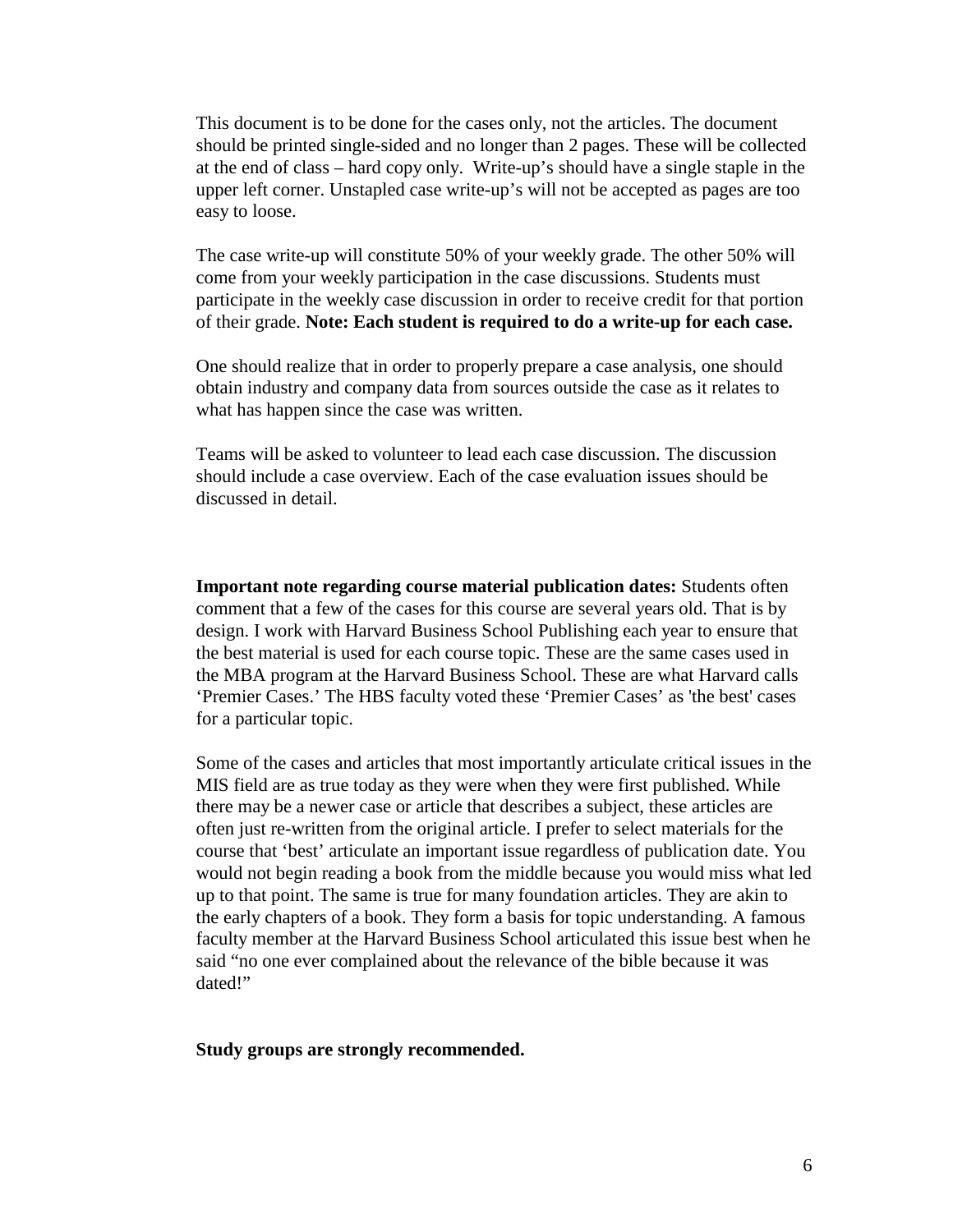#### **Research Paper (Individual)**:

You will be expected to write a quality research paper as a major part of your grade in this class. This is an information systems paper. Several students have gone on to actually publish the papers that they wrote for this class. To ensure that you do not wait until the last minute, the paper abstract is due at the class meeting for week 7. The abstract must be well thought out and demonstrate a contribution to the literature.

You must be able to answer the following questions with your abstract: 1) what am I saying that is both new and different and, 2) what is my contribution to the literature. The only way to answer these questions is be doing a VERY thorough literature search for your particular topic.

A valuable resource that will help you a great deal are the tutorials found at: <http://www.xavier.edu/library/xu-tutor/index.cfm> These tutorials are designed to help you with your research

It is suggested that you obtain articles from several issues of the journal Information Systems Management. These articles will prove to be an invaluable help in structuring your research paper. Please use the APA style for referencing your sources.

The instructor is more than willing to spend time helping the students develop their abstracts. Please note that you should use no fewer than 15 - 20 references. The paper must be turned in as a hard copy only. Paper should have a single staple in the upper left hand corner. Papers with plastic covers will not be accepted. No late papers will be accepted. **Your email address must be on the cover page of the paper.**

# **NOTE: All individual papers must have a Turnitin Originality Check / Report as the last page of the paper. All you need is the cover page with the score. Turnitin can be found in Canvas. Please familiarize yourself with the process at: http://www.xavier.edu/ts/softwareapps/Turn-it-In.cfm**

Each student will provide a 5 minute verbal presentation of their individual research paper during the class scheduled for final exams.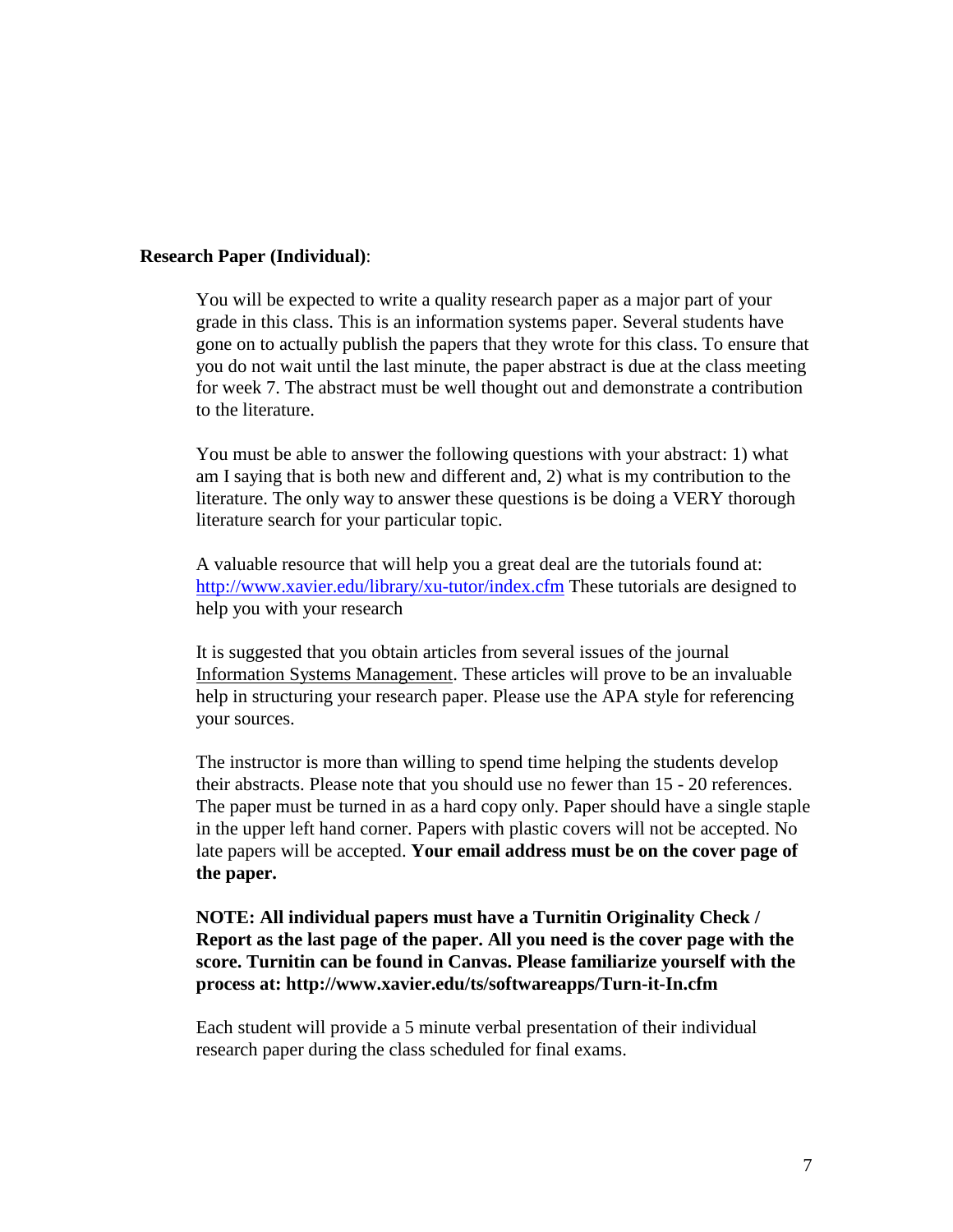#### **Sample Individual Research Papers:**

- Please see Canvas
- Per the library we highly recommend having students contact Canvas **24/7** Support immediately if they experience any submission issues (or other technical issues) with the assignments. Canvas Support will reach out to us if there is a problem on the assignment setup end of things, but most of the time the submission issues are due to the student's browser or other issues related to their computer. Canvas Support will troubleshoot those issues with the student and resolve them if that is the case. They can be reached 24/7 by all faculty, staff, and students at **855-778-9967** or by using the instant live chat link here:<https://cases.canvaslms.com/apex/liveagentchat>

#### **Plagiarism:**

Plagiarism will cause the grade on any written assignment to be zero (0). Generally speaking, plagiarism should be considered the copying of more than three words in succession from the material being used, without placing the words in quotation marks. Since the written projects in this course are designed to focus on summarizing and discussing other peoples' materials, the assignments should include very few exact quotes.

#### **Group Research Project. Write-up and Presentation:**

Students will work in small teams throughout the course on a business research project. Teams will select an actual information system within a company to research or may examine a type of information technology. The project should also specify (in as much detail as possible) who uses the information from the information system, how and for what purpose. Please include a discussion of the system's drawbacks (or areas for potential improvement) as well as its advantages. The above mentioned guidelines are merely suggestions. Please feel free to be as creative as you would like.

Students will make oral presentations of their research projects in class. Presentations should be no longer than 30 minutes in length followed by a question and answer period. All team members should contribute equally in the project but not everyone has to participate in the presentation. Provide each member of the class with a 2-3 page executive summary of your presentation.

The project topic outline must be submitted to the professor for approval. This can be submitted verbally or in writing. Each research team is responsible for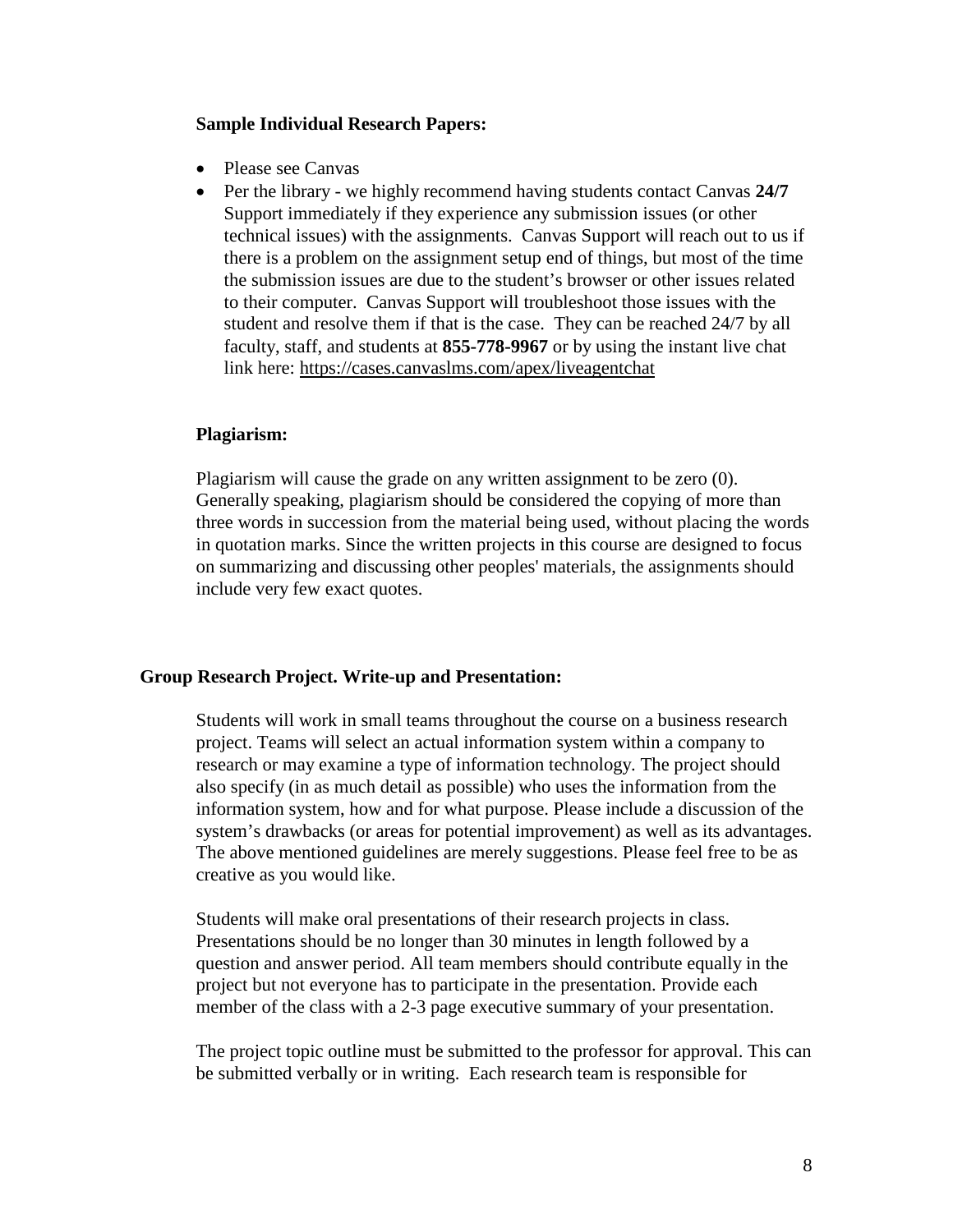choosing a research project; projects related to work experience are **strongly encouraged** but *be sensitive to company data confidentiality.*

Research projects should represent the students' best effort in academic and business research and writing. Plagiarism is illegal and not tolerated so be careful to correctly cite and provide references for the sources you use.

#### **Attendance Policy**

Students are expected to attend every class. We will cover a lot of material each class and missing class will put you at a significant disadvantage for both learning and performance in the course. If you will be unable to attend a class, please let me know *in advance* by sending an e-mail 24 hours in advance. Recognize that it is your responsibility to get class notes and any assignments from a classmate.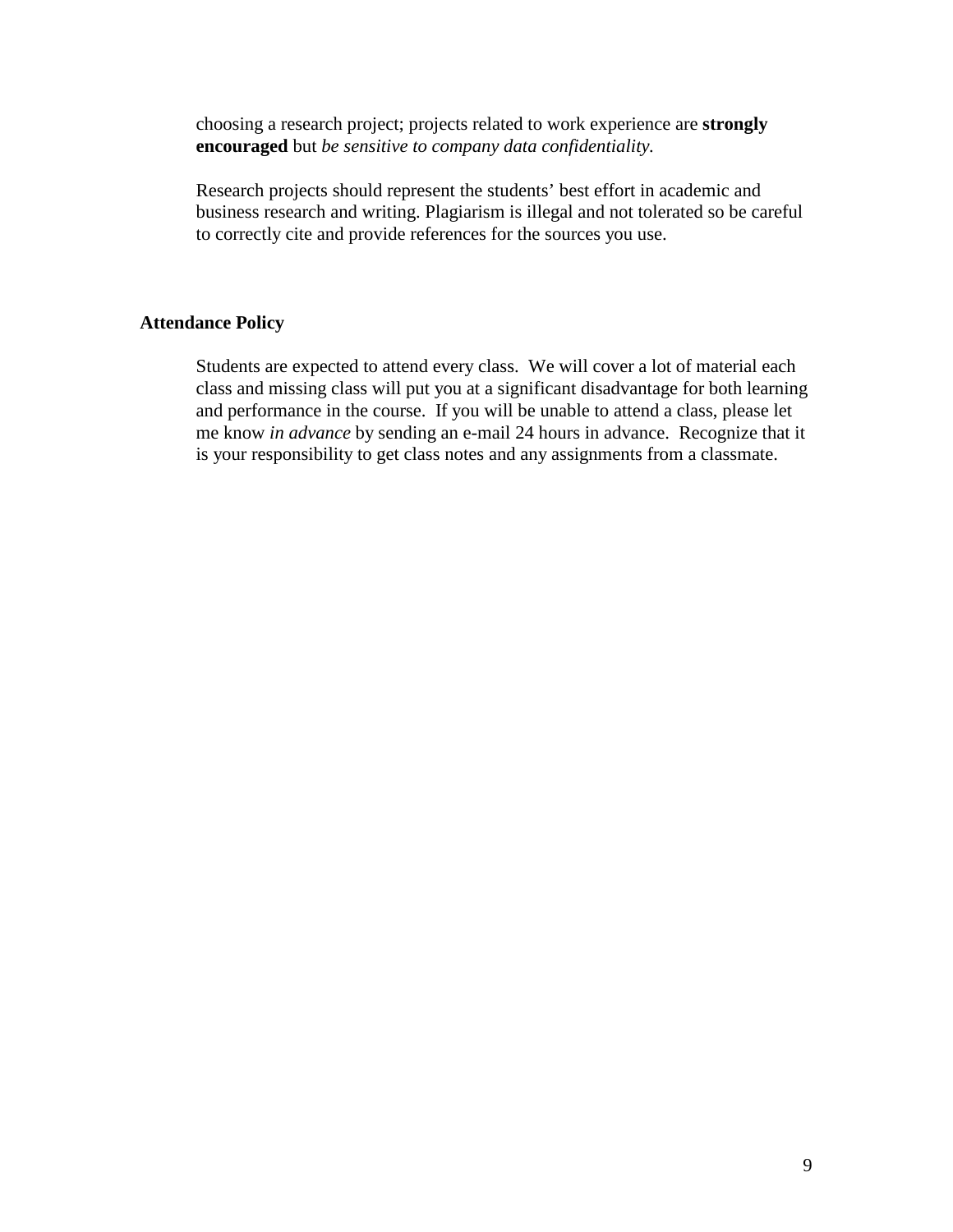| <b>Tentative Course Schedule</b> |                                                 |                                                                                                                                                                                                                                                                                                                                                                                                |  |  |
|----------------------------------|-------------------------------------------------|------------------------------------------------------------------------------------------------------------------------------------------------------------------------------------------------------------------------------------------------------------------------------------------------------------------------------------------------------------------------------------------------|--|--|
| Week                             | Topic                                           | Cases / Reading                                                                                                                                                                                                                                                                                                                                                                                |  |  |
| 08/22                            | <b>Course Overview</b><br>$\bullet$             |                                                                                                                                                                                                                                                                                                                                                                                                |  |  |
| $\overline{2}$<br>08/29          | The Importance of the Case<br>Method            | • HBS Note: 451005: Because Wisdom Can't Be<br>Told<br>• HBS Note: 576031: Introduction to the<br>Case Method<br>• HBS Note: 584097: Introduction to Cases<br>• HBS Note: 589080: Learning with Cases<br>• HBS Note: 376240: Use of Cases in<br><b>Management Education</b><br>• HBS Note: 376241: Learning by the Case<br>Method<br>• Group Research Project Lab<br>• This Week in Technology |  |  |
|                                  |                                                 | <b>IT</b> in the Organization                                                                                                                                                                                                                                                                                                                                                                  |  |  |
| 3<br>09/12                       | The Digital Economy                             | $\bullet$ Lecture – Digital Economy<br>· HBS Article SMR409: The Manager's Guide to<br><b>IT Innovation Waves</b><br>• HBR Article R0211F: Six IT Decisions Your IT<br>People Shouldn't Make<br>• HBS Case: 911033: Online Marketing at Big<br>Skinny<br>• Research paper Q&A<br>• Group Research Project Lab<br>• This Week in Technology                                                     |  |  |
| 4<br>09/19                       | Strategic Uses of Information<br><b>Systems</b> | · HBR Article SMR487: Embracing Digital<br>Technology: A New Strategic Imperative<br>• HBR Article R1111J: What Every CEO Needs to<br>Know About the Cloud<br>• HBS Case 611047: CA Technologies: Bringing<br>the Cloud to Earth<br>• Group Research Project Lab<br>• This Week in Technology                                                                                                  |  |  |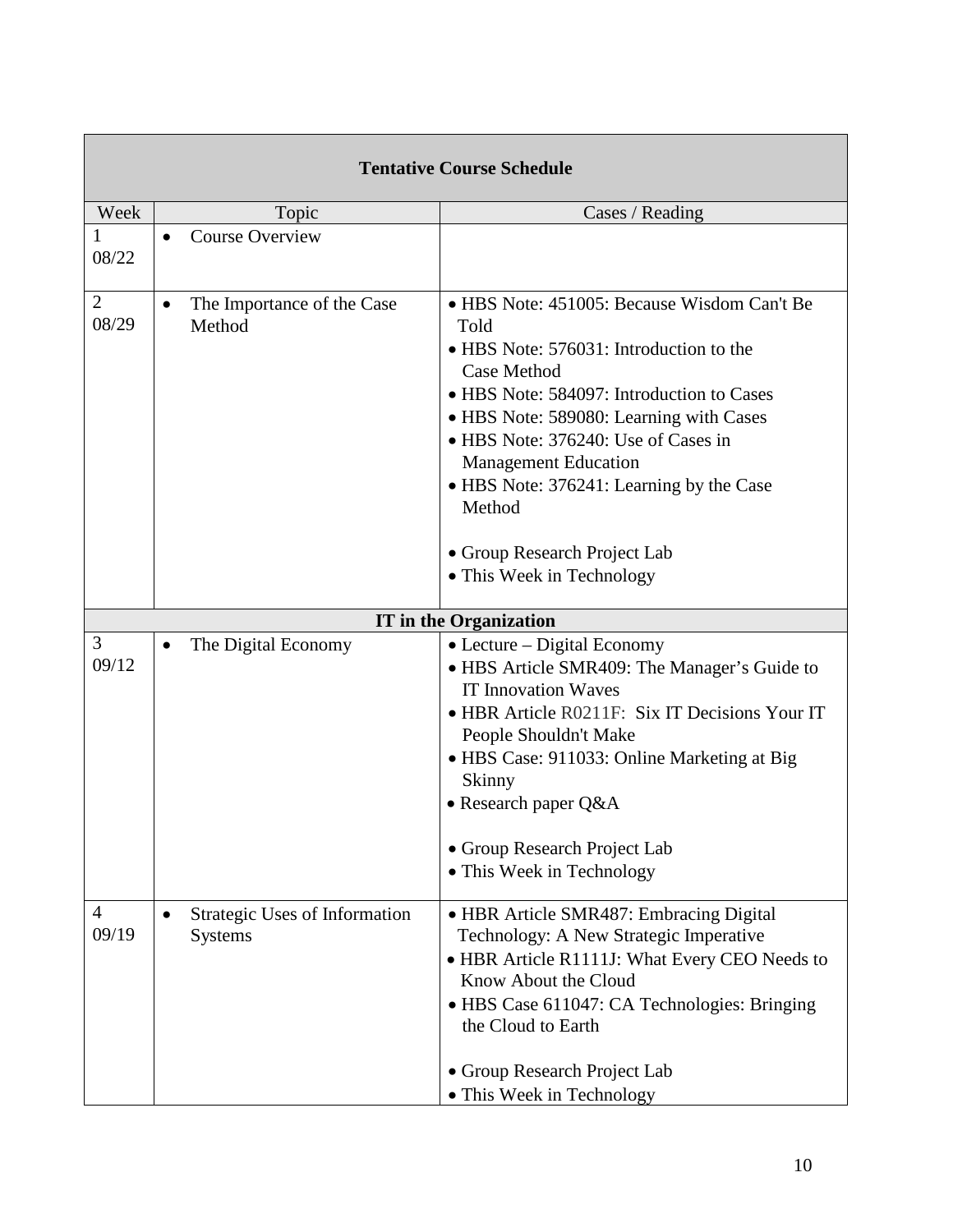|                         | <b>The Web Revolution</b>                       |                                                                                                                                                                                                                                                                                                                                                                     |  |  |  |  |
|-------------------------|-------------------------------------------------|---------------------------------------------------------------------------------------------------------------------------------------------------------------------------------------------------------------------------------------------------------------------------------------------------------------------------------------------------------------------|--|--|--|--|
| 5<br>09/26              | <b>Electronic Business</b>                      | $\bullet$ Lecture – E-Business / M-Commerce<br>• HBR Article SMR479: What Unhappy Customers<br>Want<br>• HBR Article R1407F: The Rise of the Chief<br><b>Marketing Technologist</b><br>• HBS Case: 910036: Google Inc.<br>• Group Research Project Lab<br>• This Week in Technology                                                                                 |  |  |  |  |
|                         |                                                 | <b>Careers in Information Technology</b>                                                                                                                                                                                                                                                                                                                            |  |  |  |  |
| 6<br>10/03              | Careers in Information<br>Technology            | • Kroger BA Team                                                                                                                                                                                                                                                                                                                                                    |  |  |  |  |
|                         |                                                 | <b>Enterprise Systems</b>                                                                                                                                                                                                                                                                                                                                           |  |  |  |  |
| $\overline{7}$<br>10/10 | <b>Enterprise Systems</b>                       | • Lecture – Enterprise Systems<br>• Presentation: ERP Implementation Failure: The<br>Pepsi Case<br>• HBS Note: CMR444: The Long Conversation:<br>Learning How to Master Enterprise Systems<br>• HBR Article SMR259: Trouble with Enterprise<br><b>Systems</b><br>$\bullet$ HBS Case: 614042: Nivea (A)<br>• Group Research Project Lab<br>• This Week in Technology |  |  |  |  |
| 8<br>10/17              | <b>Customer Relationship</b><br>Marketing (CRM) | • Lecture – Customer Relationship Management<br>• HBR Article SMR392: Why CRM Fails and<br>How to Fix It<br>• HBR Article SMR385: Putting the 'Relationship'<br><b>Back Into CRM</b><br>• HBS Case: 813019: HGRM: Bringing Back High<br><b>Touch Hospitality</b><br>• Group Research Project Lab<br>• This Week in Technology                                       |  |  |  |  |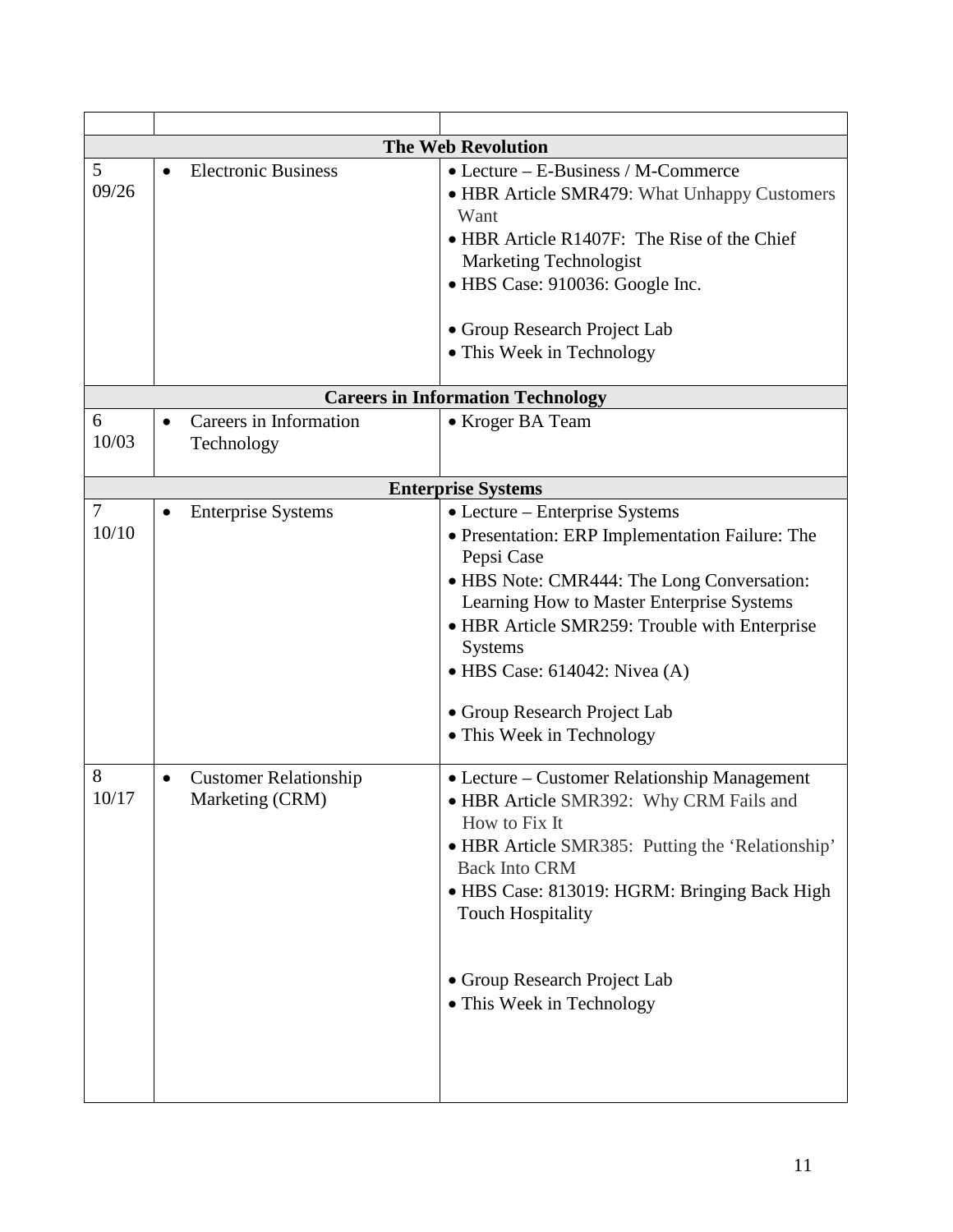| <b>Business Intelligence</b> |                              |                                                                                                                                                                                                                                                                                                                                                                |  |  |  |
|------------------------------|------------------------------|----------------------------------------------------------------------------------------------------------------------------------------------------------------------------------------------------------------------------------------------------------------------------------------------------------------------------------------------------------------|--|--|--|
| 9<br>10/24                   | <b>Business Intelligence</b> | • Lecture – Data Management<br>• HBR Article SMR428: How Big Data is Different<br>• HBR Article R1210D: Data Scientist: The Sexiest<br>Job of the 21 <sup>st</sup> Century<br>• HBS Case: 613045: Managing with Analytics at<br>Proctor & Gamble<br>• Group Research Project Lab<br>• This Week in Technology                                                  |  |  |  |
|                              |                              |                                                                                                                                                                                                                                                                                                                                                                |  |  |  |
|                              |                              | <b>Business Intelligence</b>                                                                                                                                                                                                                                                                                                                                   |  |  |  |
| 10<br>10/31                  | <b>Business Intelligence</b> | • Lecture – Business Intelligence<br>• HBR Article R0507Q: The Balanced Scorecard:<br><b>Measures That Drive Performance.</b><br>• HBR Article R0601H: Competing on Analytics<br>• HBR Article R1210E: Making Advanced<br>Analytics Work for You<br>• HBS Case: 603066: Intermountain Health Care<br>• Group Research Project Lab<br>• This Week in Technology |  |  |  |
|                              |                              | <b>Security</b>                                                                                                                                                                                                                                                                                                                                                |  |  |  |
| 11<br>11/07                  | Security                     | • Presentation: Information Security and Identity<br>Theft<br>• HBR Article BH518: Technology Designed to<br>Combat Fakes in the Global Supply Chain<br>• HBS Case: 609092: iPremier (A): Denial of<br>Service Attack<br>• Group Research Project Lab<br>• This Week in Technology                                                                             |  |  |  |
|                              |                              | <b>IT For Competitive Advantage</b>                                                                                                                                                                                                                                                                                                                            |  |  |  |
| 12<br>11/14                  | Competitive Advantage        | $\bullet$ Lecture – IT Strategy<br>• HBR Article R1401G: The New Patterns of<br>Innovation<br>• HBR Article R1303C: Advertising Analytics 2.0<br>• HBS Case: 513060: Amazon, Apple, Facebook,<br>and Google                                                                                                                                                    |  |  |  |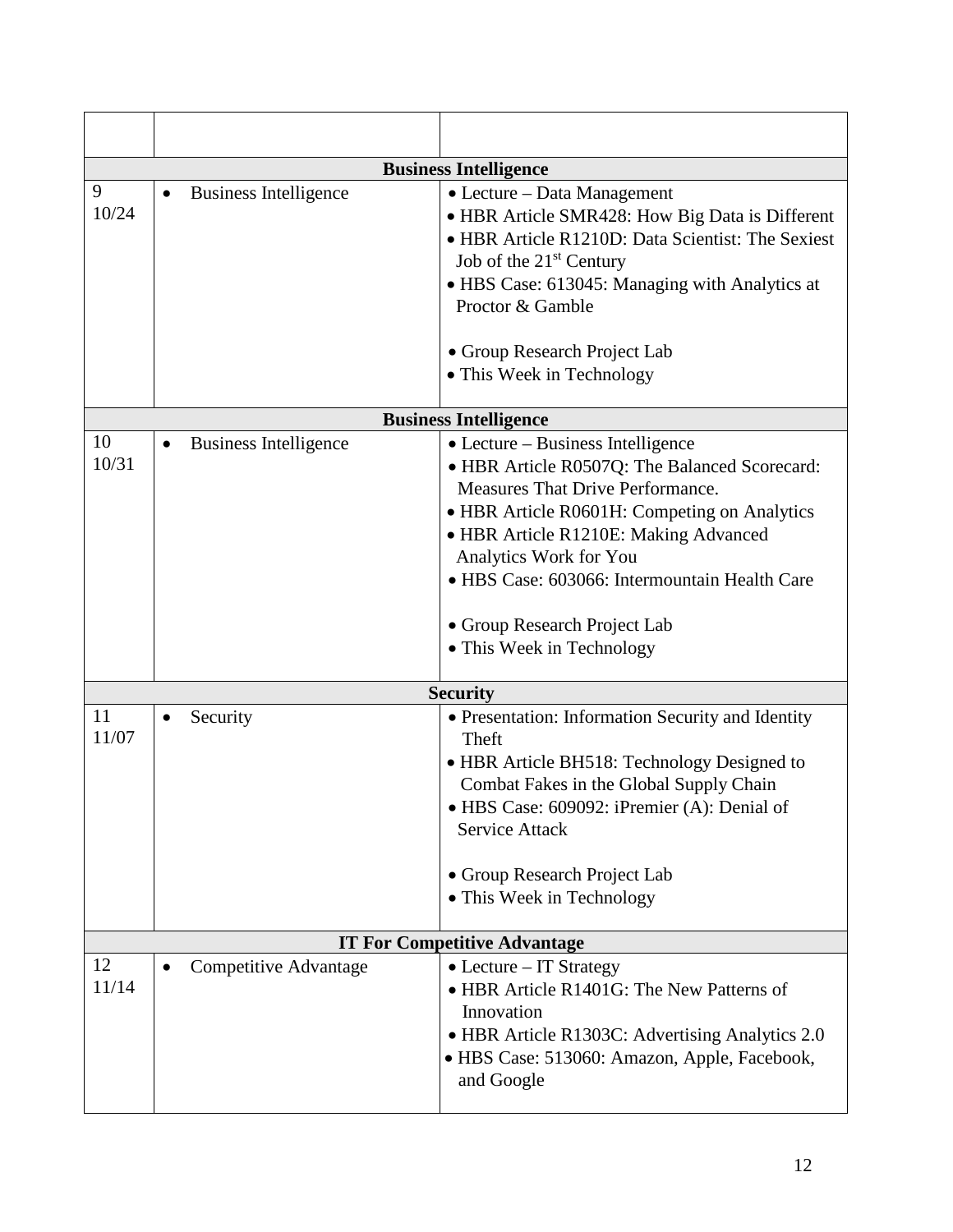|                           |                                                    | • Group Research Project Lab                                  |  |  |  |  |
|---------------------------|----------------------------------------------------|---------------------------------------------------------------|--|--|--|--|
|                           |                                                    | • This Week in Technology                                     |  |  |  |  |
| <b>Thanksgiving Break</b> |                                                    |                                                               |  |  |  |  |
| 13<br>11/21               | <b>Research Paper Lab</b>                          | • Meet with individual students to discuss research<br>papers |  |  |  |  |
|                           |                                                    | <b>Research Project Presentations</b>                         |  |  |  |  |
| 14<br>11/28               | <b>Research Project Presentations</b><br>$\bullet$ | • Individual papers due                                       |  |  |  |  |
| 15<br>12/05               | <b>Research Project Presentations</b>              |                                                               |  |  |  |  |

Final Exam: 12/12

Each student will provide a 5 minute verbal presentation of their individual research paper during the class scheduled for final exams.